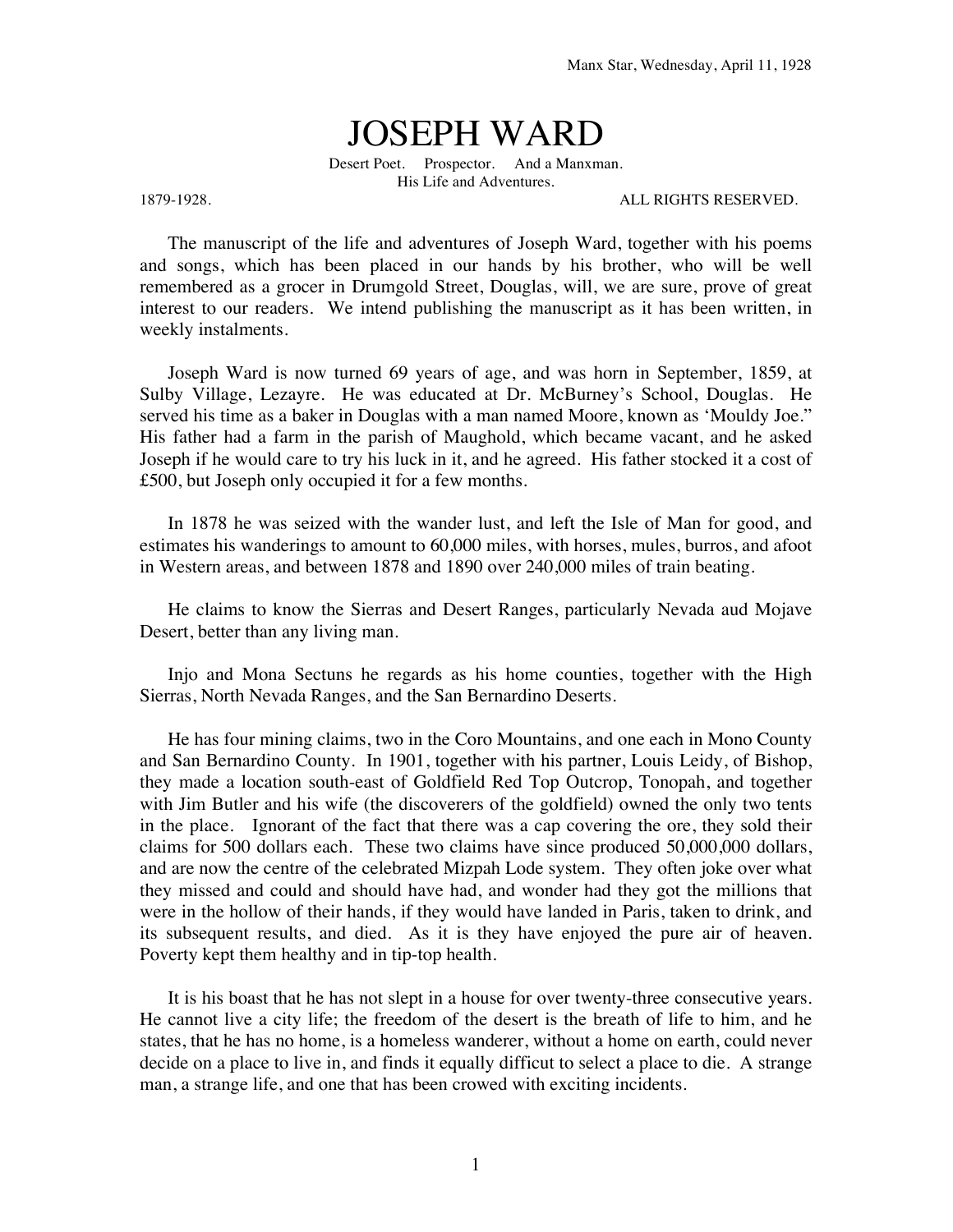This introduction to the life of Joseph Ward gives but a slight idea of what follows in his manuscript, the first chapters of which will appear next week.

## **MOTHER.** (By JOSEPH WARD).

The tears, dimmed her eyes when we parted; The tears filled her eyes that day; That day long ago when I started For that land so far away.

In the morning of life's happy hours, With the friends we used to play As sweetly we gathered the flowers, In childhood's happy day.

By the dim firelight I can see her Sitting lonely there waiting for me; I will come. I will come far to cheer; I am coming home to-day.

In the pride of my youth I did wander, As the years, rolled idly by. On memory's vistas ponder, To that home I fain would fly.

Often while down by the river In Sierra's glorified day, I'd think of that one who was ever Waiting, waiting for me.

Oh, the years that are passed and are ended, With their visions false and true; With the glory of life they are blended. Yes, I am coming home to you.

Her hopes, they are chilled with the wailing, Often she sank in despair, Lost the child of her youth belating, Her staff would fail her there.

How changed is the face since I saw her, As I left her there that day. She pined thro- the years like a flower That's fading fast away.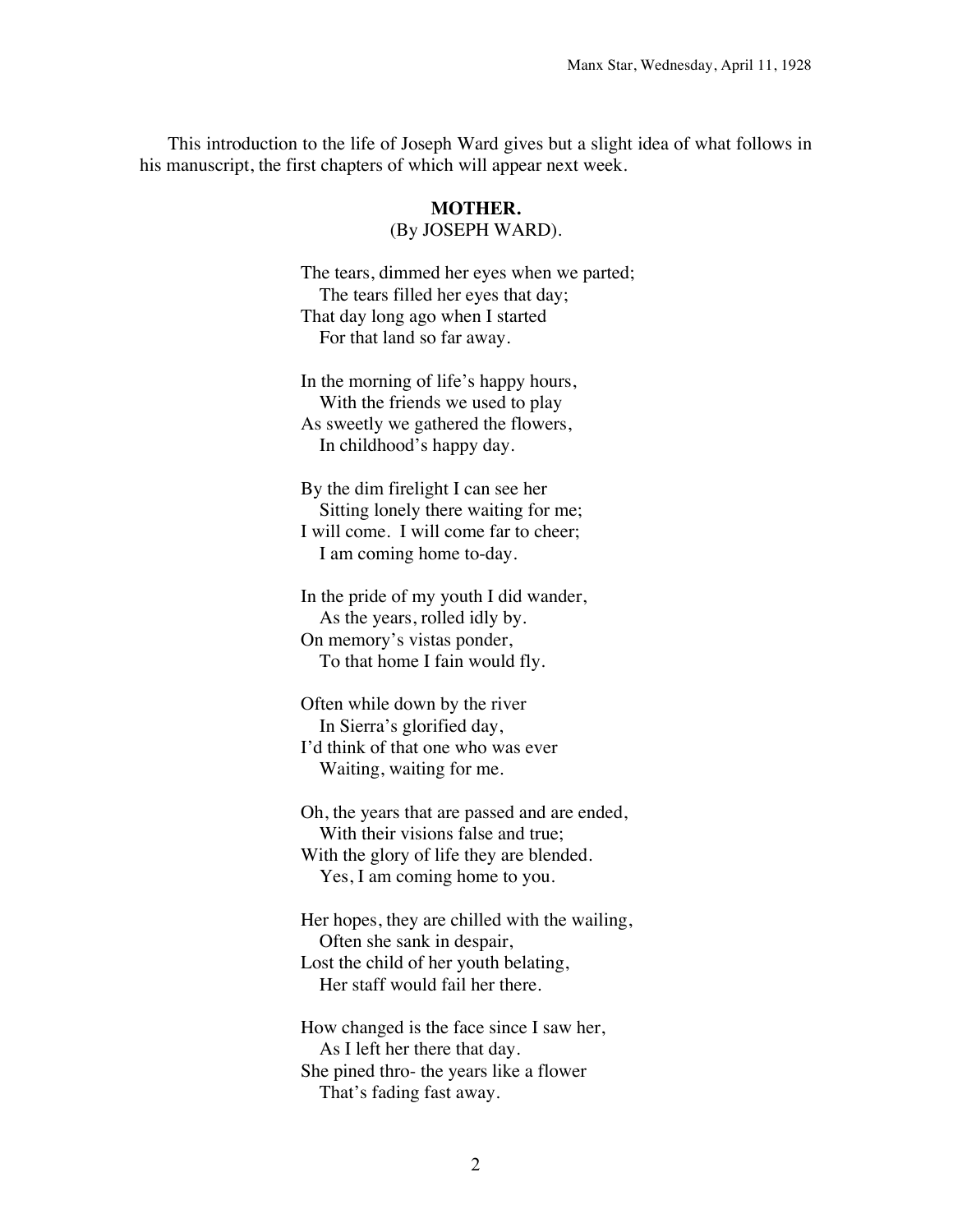Tho' feeble as the shadows of the evening, Her heart is still beating for me. Oh, mother love, that sacred thing, Oh, reverence that memory.

These dear ones have gone to the Shadow Land Beyond that sun down sea, Where youth's eternal magic wand Will give them back to me.

I am coming far to see her, Never more to roam: I will come, I will come, yes, I'm coming, Yes, I'm coming, coming home.

## **"OLIVET TO CALVARY."**

On Monday last, St. George's mixed choir journeyed to Lezayre Parish Church where they gave a delightful rendering of J. H. Maunder's Cantata, "Olivet to Calvary."

Notwithstanding tho wretched weather conditions, the church was well filled, those who did brave the elements, being more than rewarded by the excellent service.

The recits were sung by Miss Lilian Dawson (soprana), Mr. W. Wilcocks (tenor), and Mr. J. Bell (baritone), all their performances being beyond reproach.

Mr. G. J. Burtonwood, hon. organist of St. George's Church, presided at the organ, his interpretation of the "March to Calvary" being especially worthy of mention.

The Rev. Canon Kermode (late of St. George's) was in charge of the proceedings.

Another performance of "Olivet to Calvary" will be given this coming Friday in St. George's Church, commencing at 7-30 p.m.

St. George's Choir gave another performance of this work in their own church on Good Friday, during the evening service. The church was well filled and the soloist, acquitted themselves really excellently.

Miss Lilian Dawson's rendition of the recit., "Droop, Sacred Head," and Mr. Wilcock's solo work in "He was Despised and Rejected," were especially worthy of mention.

Mr. J. Bell"s performance was, as usual, splendid.